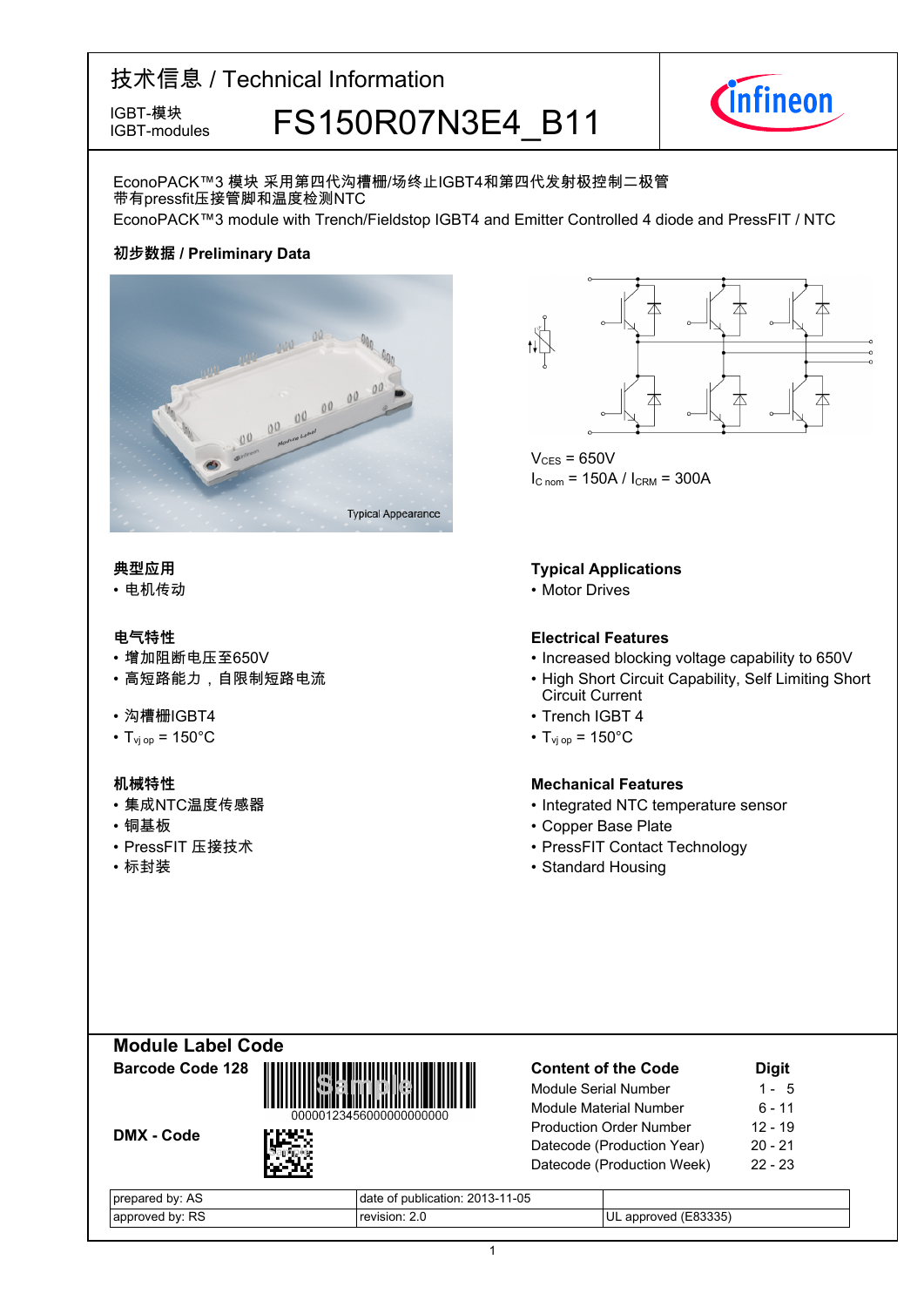# 技术信息 / Technical Information

IGBT-modules

IGBT-模块<br>IGBT-modules FS150R07N3E4 B11



### **初步数据 Preliminary-Data**

#### **IGBT,-逆变器-/-IGBT,Inverter** 最大额定值 / Maximum Rated Values 集电极 - 发射极电压 Collector-emitter voltage voltage  $\boxed{\mathsf{T}_{\mathsf{vj}}}=25^\circ\textsf{C}$  and  $\boxed{\mathsf{V}_{\mathsf{CES}}}$  (  $\boxed{\mathsf{V}_{\mathsf{CES}}}$  (  $\boxed{\mathsf{S50}}$  ,  $\boxed{\mathsf{V}}$ 连续集电极直流电流 Continuous DC collector  $T_c = 55^{\circ}$ C, T<sub>vj max</sub> = 175°C  $\vert$  Ic nom 150 A 集电极重复峰值电流 Repetitive peak collector current  $\begin{vmatrix} t_P = 1 \text{ ms} \\ 1 \text{ cm} \end{vmatrix}$   $\begin{vmatrix} 1 \text{ cm} \\ 300 \end{vmatrix}$  A 总功率损耗 Total power  $T_c = 25^{\circ}$ C,  $T_{vj \text{max}} = 175^{\circ}$ C  $P_{tot}$   $P_{tot}$  430 W 栅极-发射极峰值电压 Gate-emitter peak voltage <sup>V</sup>GES +/-20 <sup>V</sup> 特征值 / Characteristic **Values** min. typ. max. 集电极-发射极饱和电压 Collector-emitter saturation voltage  $I_C$  = 150 A,  $V_{GE}$  = 15 V  $I_C$  = 150 A,  $V_{GE}$  = 15 V  $I_C$  = 150 A,  $V_{GE}$  = 15 V  $V_{CE, sat}$ 1,55 1,70 1,75  $1,95$  V V V  $T_{vi}$  = 25 $^{\circ}$ C  $T_{\text{vj}} = 125^{\circ}$ C  $T_{\text{vj}} = 150^{\circ} \text{C}$ 栅极阈值电压 Gate threshold  $V_{\text{C}} = 2,40 \text{ mA}, V_{\text{C}} = V_{\text{G}} = V_{\text{H}} = 25^{\circ} \text{C}$   $V_{\text{G}} = 25^{\circ} \text{C}$   $V_{\text{G}} = 5,0 \text{ S}$  5,8 6,5 V 栅极电荷 Gate charge  $V_{GE}$  = -15 V ... +15 V  $Q_G$  | 1,50 | µC 内部栅极电阻 Internal gate resistor  $|T_{\mathsf{vj}} = 25^{\circ}\text{C}$  R<sub>Gint</sub>  $|$  2,0  $|$   $\Omega$ 输入电容 Input capacitance f = 1 MHz,  $T_{vi}$  = 25°C, V<sub>CE</sub> = 25 V, V<sub>GE</sub> = 0 V  $C_{ies}$  | 9,30 | nF 反向传输电容 Reverse transfer f = 1 MHz, T<sub>vi</sub> = 25°C, V<sub>CE</sub> = 25 V, V<sub>GE</sub> = 0 V  $\qquad$  C<sub>res</sub>  $\qquad$  0,285 nF 集电极-发射极截止电流 Collector-emitter cut-off current <sup>V</sup>CE = 650 V, VGE = 0 V, Tvj = 25°C <sup>I</sup>CES 1,0 mA 栅极-发射极漏电流 Gate-emitter leakage  $V_{CE} = 0 \text{ V}, V_{GE} = 20 \text{ V}, T_{vj} = 25^{\circ}\text{C}$   $| \cdot |_{GES} |$   $|$  400 nA 开通延迟时间(电感负载) Turn-on delay time, inductive load  $I_C = 150$  A,  $V_{CE} = 300$  V  $V_{GF}$  =  $\pm 15$  V  $R_{\text{Gon}} = 3.3 \Omega$ td on 0,12 0,14 0,14 µs µs µs  $T_{\text{vj}}$  = 25 $^{\circ}$ C  $T_{\text{vj}}$  = 125 $\text{°C}$  $T_{\text{vj}} = 150^{\circ} \text{C}$ 上升时间(电感负载) Rise time, inductive load  $I_{C}$  = 150 A,  $V_{CE}$  = 300 V  $V_{GE} = \pm 15$  V  $R_{\text{Gon}} = 3.3 \Omega$ tr 0,03 0,04  $0.04$ µs µs µs  $T_{vi}$  = 25 $^{\circ}$ C  $T_{\text{vj}} = 125^{\circ} \text{C}$  $T_{\text{vj}} = 150^{\circ} \text{C}$ 关断延迟时间(电感负载) Turn-off delay time, inductive load  $I_{C}$  = 150 A,  $V_{CF}$  = 300 V  $V_{CE}$  = +15 V  $R_{Goff} = 3.3 \Omega$ t<sub>d off</sub> 0,34 0.37 0,38 µs µs µs  $T_{\text{vj}}$  = 25 $^{\circ}$ C  $T_{\rm vj}$  = 125°C  $T_{\rm vj}$  = 150°C 下降时间(电感负载) Fall time, inductive load  $I_C$  = 150 A,  $V_{CE}$  = 300 V  $\rm V_{GE}$  =  $\pm 15~\rm V$  $R_{Goff}$  = 3.3  $\Omega$ tf 0,06 0.07 0,07 µs µs µs  $\underline{T}_{\text{vj}}$  = 25°C  $T_{\text{vj}} = 125^{\circ}C$  $T_{\text{vj}} = 150^{\circ} \text{C}$ 开通损耗能量 (每脉冲) Turn-on energy loss per pulse  $I_C$  = 150 A,  $V_{CE}$  = 300 V, L<sub>S</sub> = 30 nH  $V_{GE}$  = ±15 V, di/dt = 5400 A/µs (T<sub>vj</sub> = 150°C) T<sub>vj</sub> = 125°C  $R_{\text{Gon}} = 3.3 \Omega$  $F_{\alpha n}$ 0,94 1,50 1,65  $m<sub>l</sub>$ m. mJ  $T_{vi}$  = 25 $^{\circ}$ C  $T_{\text{vj}} = 150^{\circ} \text{C}$ 关断损耗能量 (每脉冲) Turn-off energy loss per pulse  $I_{C}$  = 150 A,  $V_{CE}$  = 300 V, L<sub>S</sub> = 30 nH  $V_{GE}$  = ±15 V, du/dt = 3800 V/µs (T<sub>vj</sub> = 150°C)  $R_{\text{Goff}} = 3.3 \Omega$  $E_{\text{off}}$ 5,75 7.40 7,85 m.  $m<sub>l</sub>$ m.  $T_{\rm vj}$  = 25°C  $T_{\rm vj}$  = 125°C  $T_{\nu j} = 150^{\circ}$ C 短路数据 SC-data  $V_{GE} \le 15$  V,  $V_{CC} = 360$  V<br> $V_{CEmax} = V_{CES} - L_{sCE} \cdot di/dt$  $V_{\text{CEmax}} = V \cdot V$ ,  $V_{\text{CC}} = 300 \text{ V}$ <br> $V_{\text{CEmax}} = V_{\text{CES}} - L_{\text{SCE}}$  ·di/dt  $t_P \le 10 \text{ µs}$ ,  $T_{\text{vj}} = 150 \text{°C}$   $\vert$   $V_{\text{SC}}$ 720 570 A A t<sub>P</sub>  $\leq$  10 µs, T<sub>vj</sub> = 25°C 结-外壳热阻 ョ - <sub>ハハボ紐</sub><br>Thermal resistance, junction to case │<sup>每个</sup> IGBT / per  $\vert$  R<sub>thJC</sub>  $\vert$   $\vert$   $\vert$  0,35 K/W 外壳-散热器热阻 Thermal resistance, case to heatsink 每个 IGBT / per IGBT  $\lambda_{\text{Paste}} = 1 \text{ W/(m·K)}$  /  $\lambda_{\text{grease}} = 1 \text{ W/(m·K)}$  R<sub>thCH</sub> 0,085 K/W 在开关状态下温度 Temperature under switching conditions the conditions of  $\begin{array}{|c|c|c|c|c|}\hline \texttt{Jvjop} & -40 & -150 & \texttt{°C} \ \hline \end{array}$

| prepared by: AS | date of publication: $2013-11-05$ |
|-----------------|-----------------------------------|
| approved by: RS | revision: 2.0                     |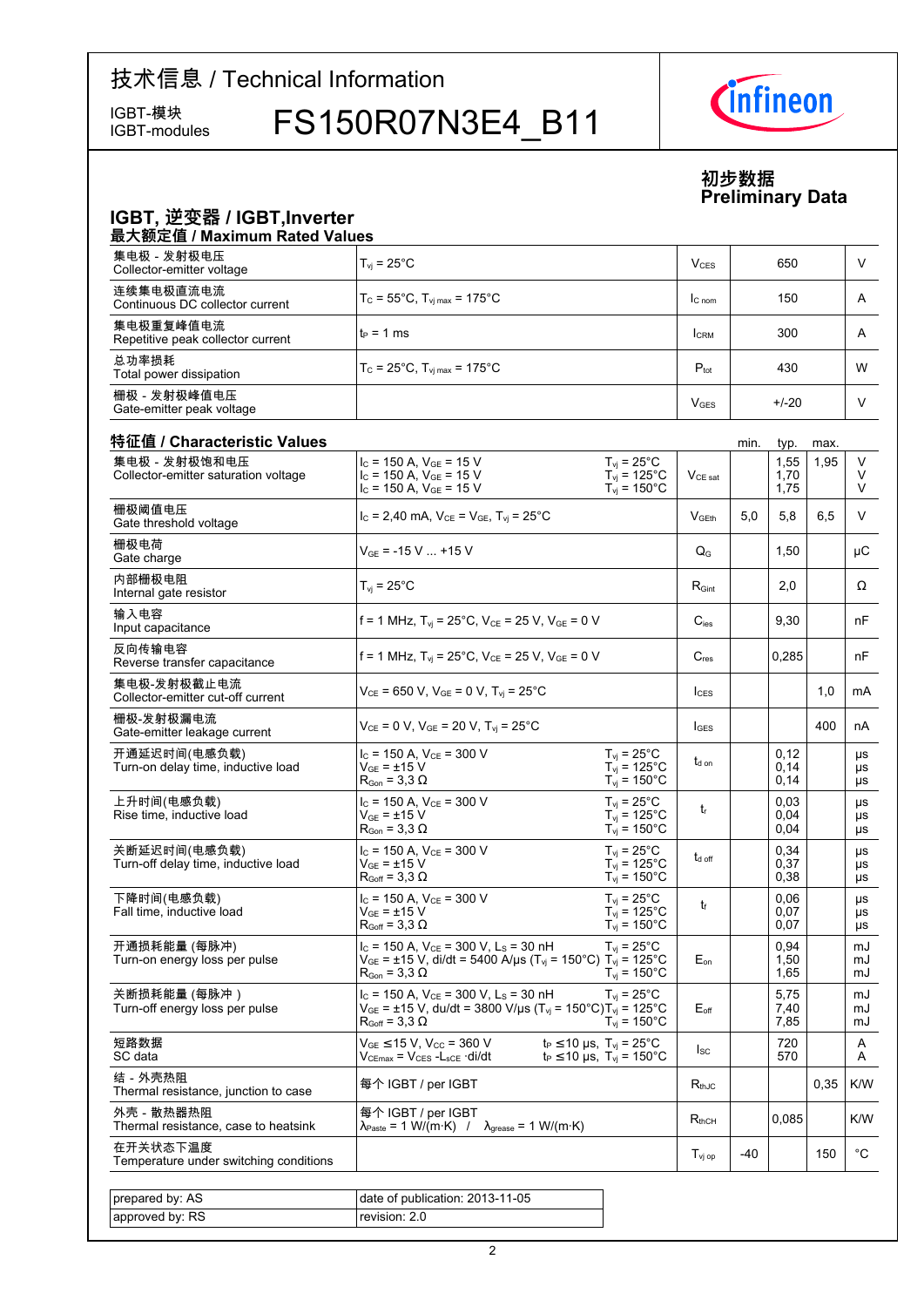# 技术信息 / Technical Information

IGBT-modules

IGBT-模块 FS150R07N3E4\_B11



### **初步数据 Preliminary-Data**

## 二极管,逆变器 / Diode, Inverter

| 最大额定值 / Maximum Rated Values                |                                                                                                                               |                         |              |                  |  |  |
|---------------------------------------------|-------------------------------------------------------------------------------------------------------------------------------|-------------------------|--------------|------------------|--|--|
| 反向重复峰值电压<br>Repetitive peak reverse voltage | $T_{\rm vi}$ = 25 $^{\circ}$ C                                                                                                | <b>V</b> <sub>RRM</sub> | 650          |                  |  |  |
| 连续正向直流电流<br>Continuous DC forward current   |                                                                                                                               | <b>IF</b>               | 150          | A                |  |  |
| 正向重复峰值电流<br>Repetitive peak forward current | $t_P = 1$ ms                                                                                                                  | <b>FRM</b>              | 300          | A                |  |  |
| I2t-值<br>$l2t - value$                      | $V_R = 0 V$ , t <sub>P</sub> = 10 ms, T <sub>vi</sub> = 125°C<br>$V_R = 0 V$ , t <sub>P</sub> = 10 ms, T <sub>y</sub> = 150°C | $12$ t                  | 2050<br>1950 | $A^2S$<br>$A^2S$ |  |  |

#### 特征值 / Characteristic

| 特征值 / Characteristic Values                        |                                                                                                                                       |                                                                               |                              | min.  | typ.                 | max. |                |
|----------------------------------------------------|---------------------------------------------------------------------------------------------------------------------------------------|-------------------------------------------------------------------------------|------------------------------|-------|----------------------|------|----------------|
| 正向电压<br>Forward voltage                            | $I_F = 150$ A, $V_{GF} = 0$ V<br>$I_F = 150$ A, $V_{GE} = 0$ V<br>$I_F = 150$ A, $V_{GE} = 0$ V                                       | $T_{vi}$ = 25°C<br>$T_{vi}$ = 125 $^{\circ}$ C<br>$T_{vi}$ = 150 $^{\circ}$ C | $V_F$                        |       | 1,55<br>1,50<br>1,45 | 1,95 | $\vee$         |
| 反向恢复峰值电流<br>Peak reverse recovery current          | $I_F = 150$ A, - di <sub>F</sub> /dt = 5400 A/µs (T <sub>vi</sub> =150°C) T <sub>vi</sub> = 25°C<br>$V_R = 300 V$<br>$V_{GF}$ = -15 V | $T_{vi}$ = 125°C<br>$T_{\rm vi}$ = 150 $^{\circ}$ C                           | <b>IRM</b>                   |       | 150<br>180<br>185    |      | A<br>A<br>A    |
| 恢复电荷<br>Recovered charge                           | $I_F = 150$ A, - di <sub>F</sub> /dt = 5400 A/us (T <sub>vi</sub> =150°C) T <sub>vi</sub> = 25°C<br>$V_R = 300 V$<br>$V_{GF}$ = -15 V | $T_{vi}$ = 125°C<br>$T_{\rm vi}$ = 150°C                                      | Q,                           |       | 7,00<br>13,0<br>15,0 |      | μC<br>μC<br>μC |
| 反向恢复损耗(每脉冲)<br>Reverse recovery energy             | $I_F = 150$ A, - di <sub>F</sub> /dt = 5400 A/us (T <sub>vi</sub> =150°C) T <sub>vi</sub> = 25°C<br>$V_R = 300 V$<br>$V_{GF}$ = -15 V | $T_{\rm vi}$ = 125°C<br>$T_{\rm vi}$ = 150 $^{\circ}$ C                       | $E_{rec}$                    |       | 1,95<br>3,50<br>3,95 |      | mJ<br>mJ<br>mJ |
| 结-外壳热阻<br>Thermal resistance, junction to case     | 每个二极管 / per diode                                                                                                                     |                                                                               | $R_{th,IC}$                  |       |                      | 0,60 | K/W            |
| 外壳 - 散热器热阻<br>Thermal resistance, case to heatsink | 每个二极管 / per diode<br>$\lambda_{\text{Paste}} = 1 \text{ W/(m·K)}$ / $\lambda_{\text{grease}} = 1 \text{ W/(m·K)}$                     |                                                                               | $R_{thCH}$                   |       | 0,15                 |      | K/W            |
| 在开关状态下温度<br>Temperature under switching conditions |                                                                                                                                       |                                                                               | $\mathsf{T}_\mathsf{vi\ op}$ | $-40$ |                      | 150  | °€             |

### 负温度系数热敏电阻 / NTC-Thermistor

| 特征值 / Characteristic Values  |                                                          |                     | min. | typ. | max. |           |
|------------------------------|----------------------------------------------------------|---------------------|------|------|------|-----------|
| 额定电阻值<br>Rated resistance    | $T_c = 25^{\circ}$ C                                     | $R_{25}$            |      | 5.00 |      | $k\Omega$ |
| R100 偏差<br>Deviation of R100 | $T_c$ = 100°C. R <sub>100</sub> = 493 Ω                  | $\Delta$ R/R        | -5   |      | 5    | %         |
| 耗散功率<br>Power dissipation    | $T_c = 25^{\circ}$ C                                     | $P_{25}$            |      |      | 20.0 | mW        |
| B-值<br>B-value               | $R_2 = R_{25}$ exp $[B_{25/50}(1/T_2 - 1/(298, 15 K))]$  | $B_{25/50}$         |      | 3375 |      | Κ         |
| B-值<br>B-value               | $R_2 = R_{25}$ exp $[B_{25/80}(1/T_2 - 1/(298.15 K))]$   | B <sub>25/80</sub>  |      | 3411 |      | Κ         |
| B-值<br>B-value               | $R_2 = R_{25}$ exp $[B_{25/100}(1/T_2 - 1/(298, 15 K))]$ | B <sub>25/100</sub> |      | 3433 |      | κ         |

根据应用手册标定

Specification according to the valid application note.

| prepared by: AS | date of publication: $2013-11-05$ |
|-----------------|-----------------------------------|
| approved by: RS | revision: 2.0                     |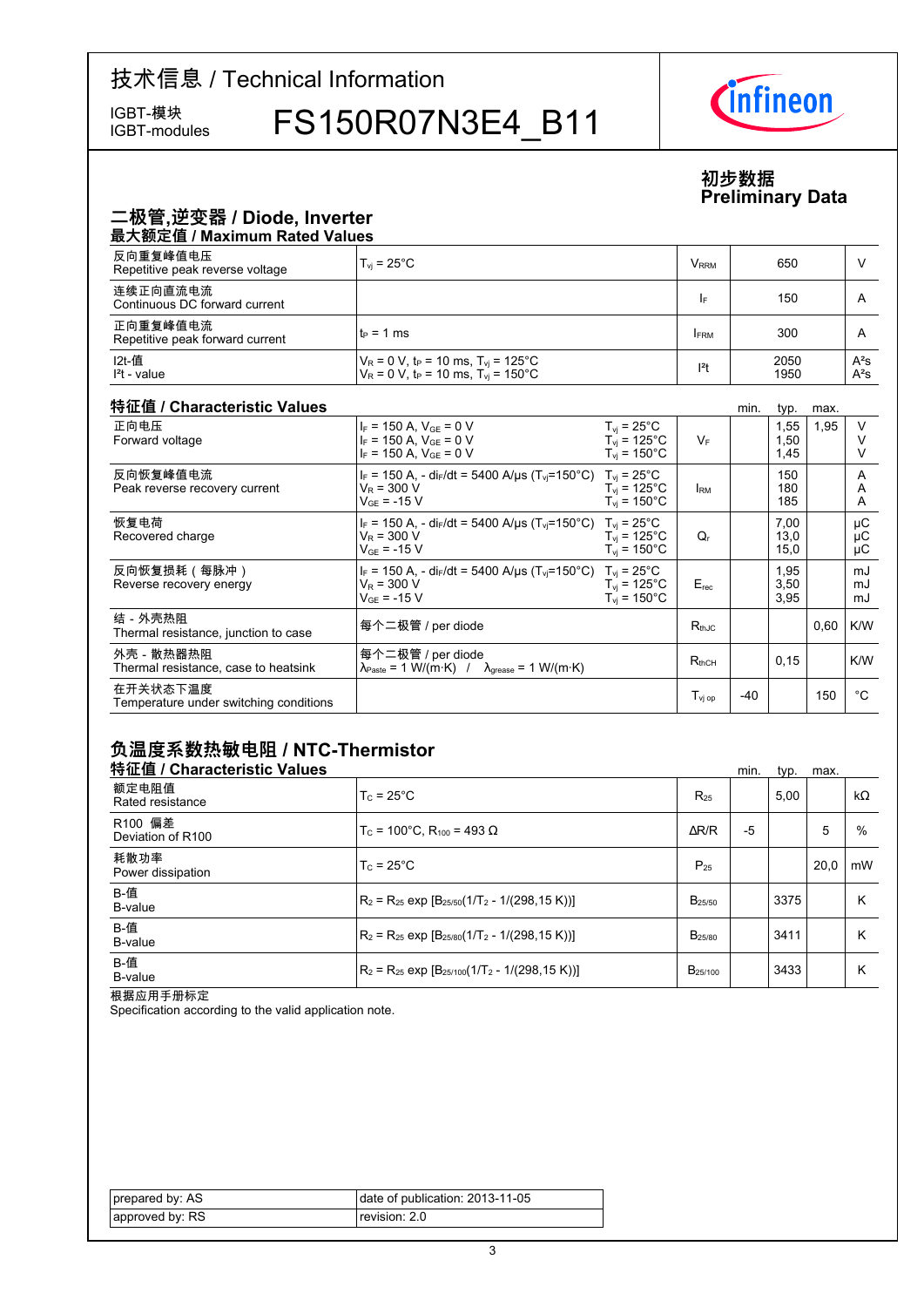# 技术信息 / Technical Information

IGBT-模块<br>IGBT-modules

FS150R07N3E4\_B11



#### **初步数据 Preliminary-Data**

| 模块 / Module                                              |                                                                                                                 |                          |       |                                |      |             |
|----------------------------------------------------------|-----------------------------------------------------------------------------------------------------------------|--------------------------|-------|--------------------------------|------|-------------|
| 绝缘测试电压<br>Isolation test voltage                         | RMS. $f = 50$ Hz. $t = 1$ min.                                                                                  | <b>V</b> <sub>ISOL</sub> |       | 2,5                            |      | kV          |
| 模块基板材料<br>Material of module baseplate                   |                                                                                                                 |                          |       | Cu                             |      |             |
| 内部绝缘<br>Internal isolation                               | 基本绝缘 (class 1, IEC 61140)<br>basic insulation (class 1, IEC 61140)                                              |                          |       | Al <sub>2</sub> O <sub>3</sub> |      |             |
| 爬电距离<br>Creepage distance                                | 端子- 散热片 / terminal to heatsink<br>端子- 端子 / terminal to terminal                                                 |                          |       | 10.0                           |      | mm          |
| 电气间隙<br>Clearance                                        | 端子- 散热片 / terminal to heatsink<br>端子- 端子 / terminal to terminal                                                 |                          |       | 7,5                            |      | mm          |
| 相对电痕指数<br>Comperative tracking index                     |                                                                                                                 | CTI                      |       | > 200                          |      |             |
|                                                          |                                                                                                                 |                          | min.  | typ.                           | max. |             |
| 外壳 - 散热器热阻<br>Thermal resistance, case to heatsink       | 每个模块 / per module<br>$\lambda_{\text{Paste}} = 1 \text{ W/(m·K)} / \lambda_{\text{grease}} = 1 \text{ W/(m·K)}$ | $R_{thCH}$               |       | 0,009                          |      | K/W         |
| 杂散电感 模块<br>Stray inductance module                       |                                                                                                                 | $L_{\rm sCF}$            |       | 21                             |      | nH          |
| 模块引线电阻,端子-芯片<br>Module lead resistance, terminals - chip | T <sub>C</sub> = 25°C, 每个开关 / per switch                                                                        | $R_{CC' + FF'}$          |       | 1,80                           |      | $m\Omega$   |
| 储存温度<br>Storage temperature                              |                                                                                                                 | $T_{sta}$                | $-40$ |                                | 125  | $^{\circ}C$ |
| 模块安装的安装扭距<br>Mounting torque for modul mounting          | 螺丝 M5 根据相应的应用手册进行安装<br>Screw M5 - Mounting according to valid application note                                  | M                        | 3,00  | $\overline{\phantom{a}}$       | 6,00 | Nm          |
| 重量<br>Weight                                             |                                                                                                                 | G                        |       | 300                            |      | g           |

| prepared by: AS | date of publication: 2013-11-05 |
|-----------------|---------------------------------|
| approved by: RS | revision: 2.0                   |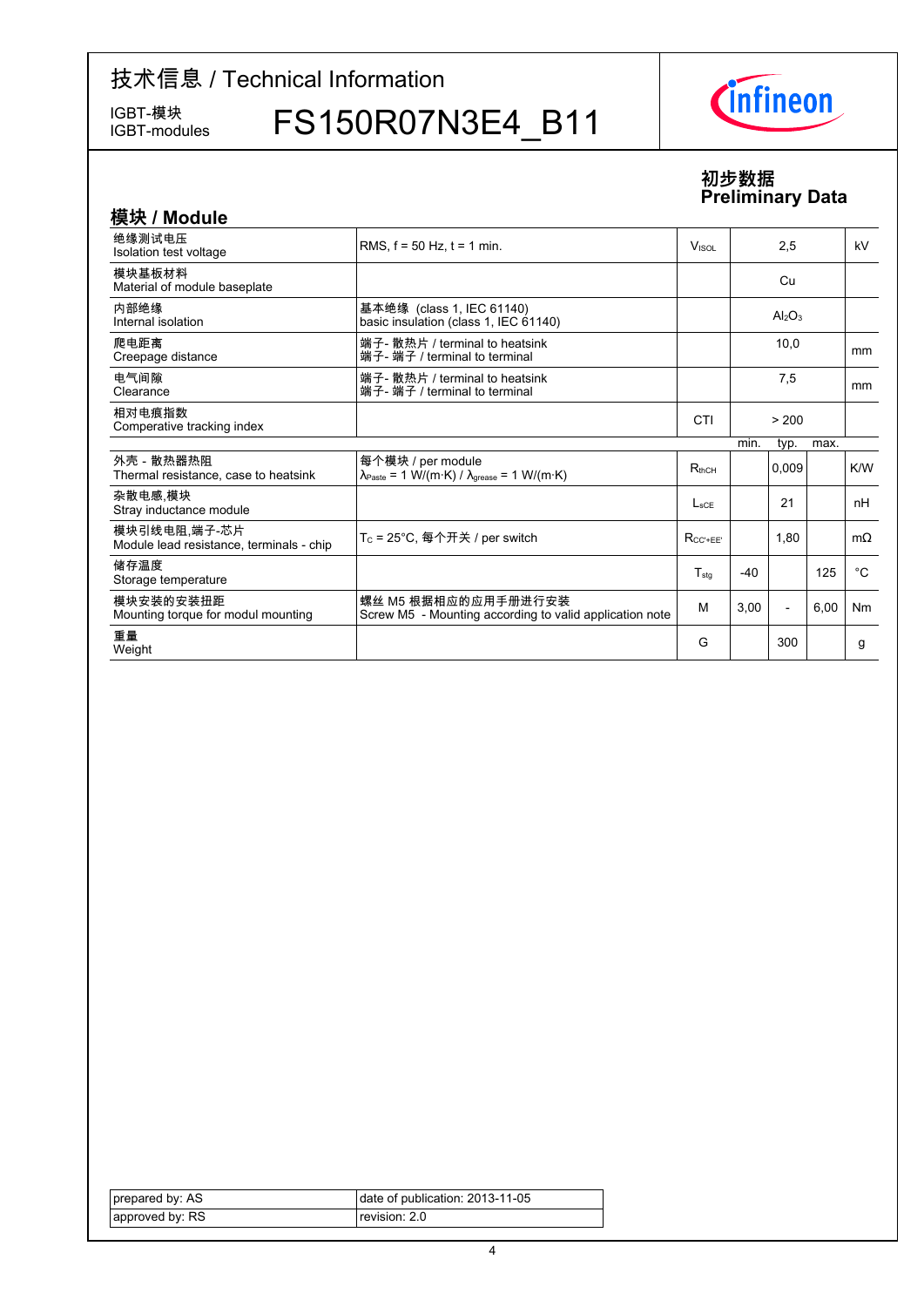# 技术信息 / Technical Information IGBT-模块<br>IGBT-modules FS150R07N3E4 B11 IGBT-modules



#### **初步数据 Preliminary-Data**

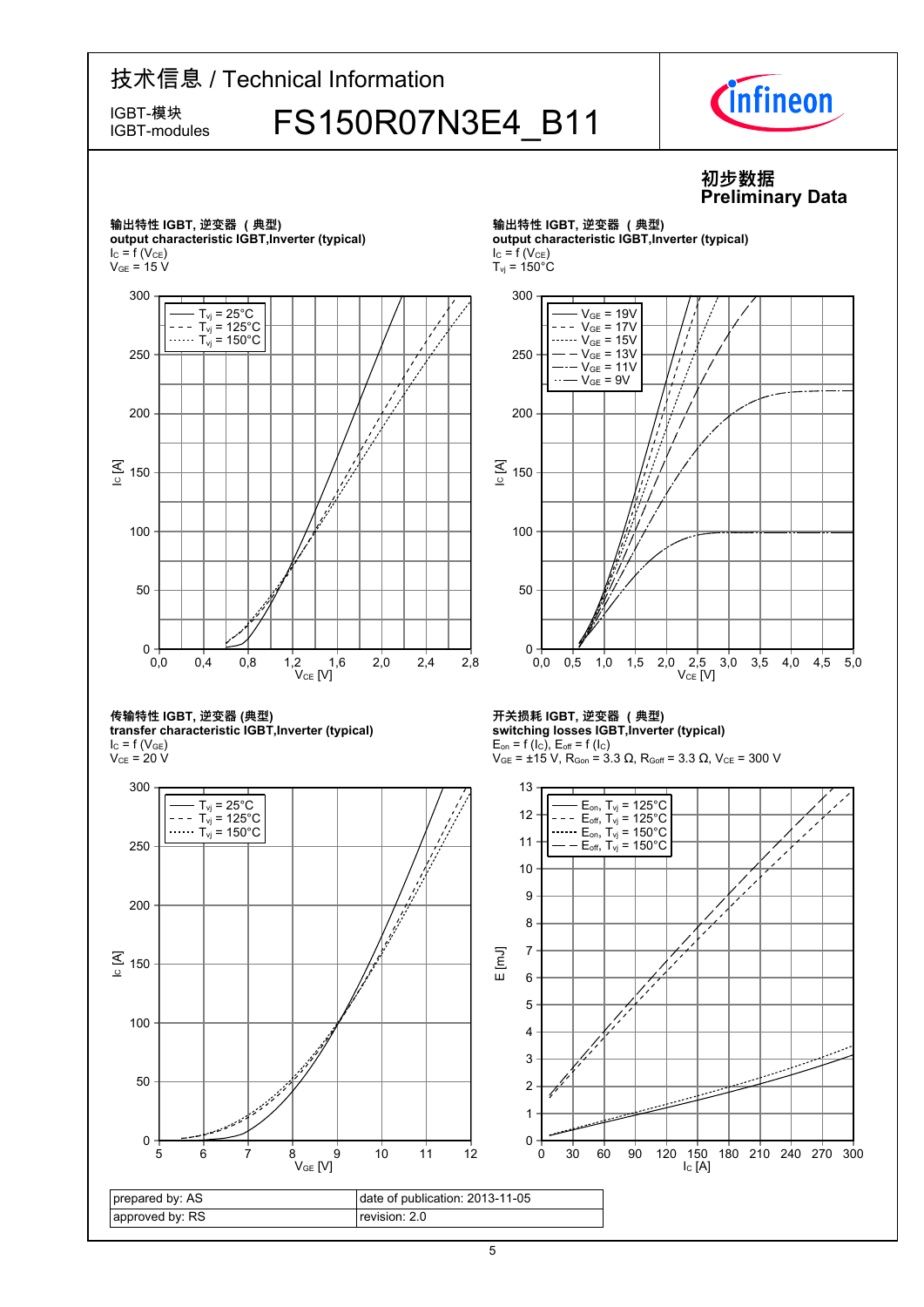

<sup>6</sup>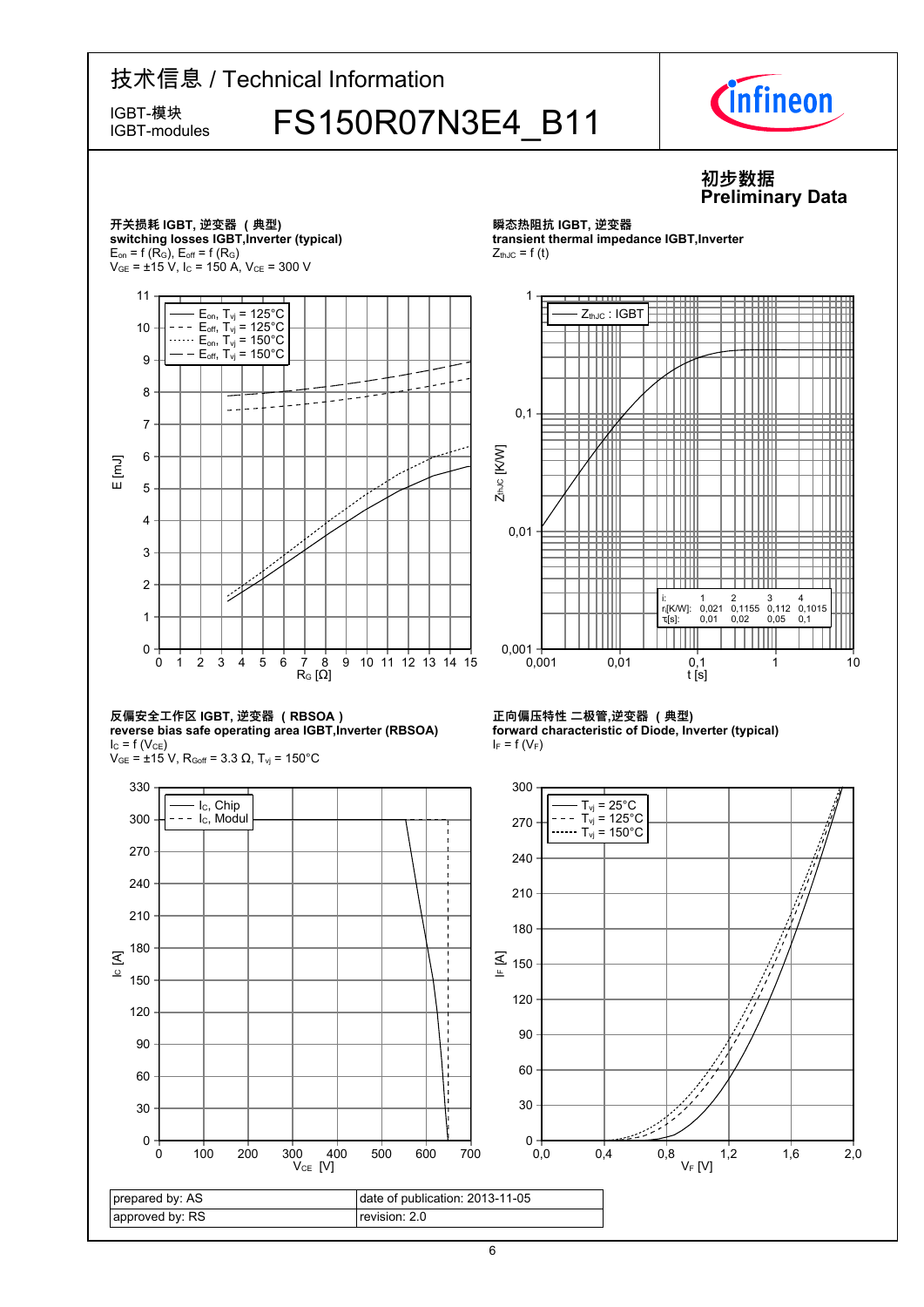# 技术信息 / Technical Information IGBT-模块<br>IGBT-modules FS150R07N3E4 B11 IGBT-modules



### **初步数据 Preliminary-Data**

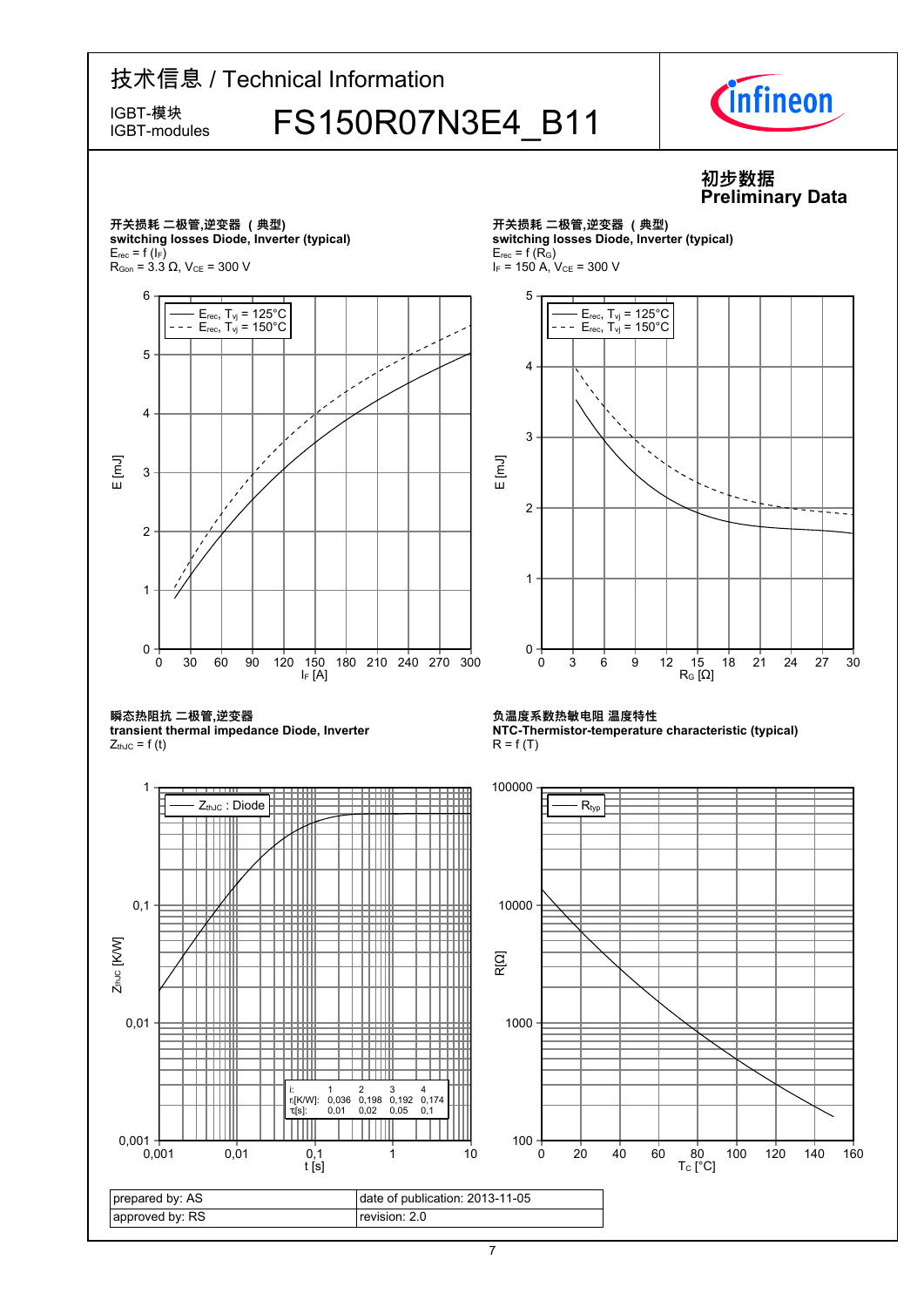